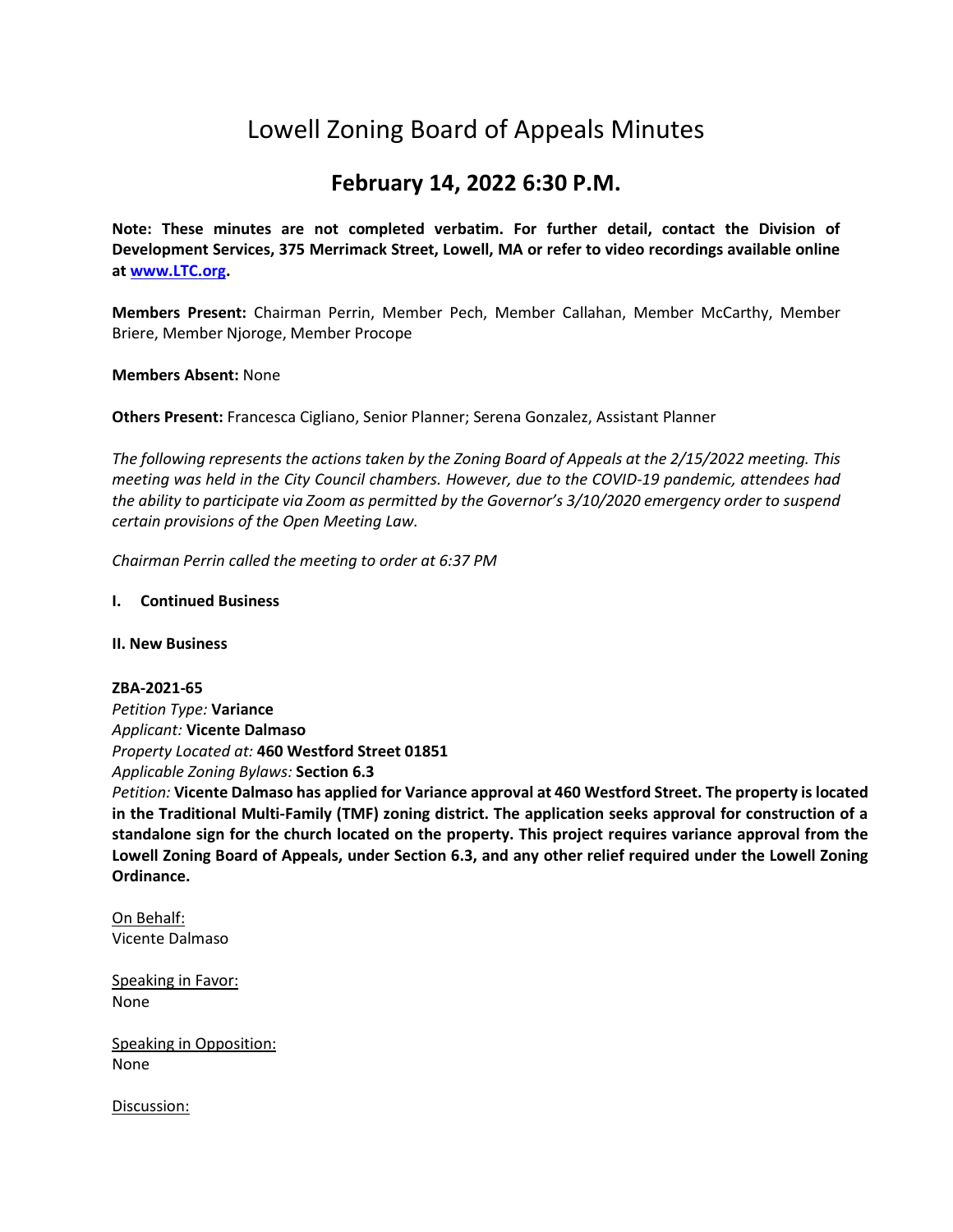V. Pech asked for clarification on the request. S. Callahan commented that he has no questions or comments. S. Callahan asked whether the lights would be on at night. V. Pech said they would be kept on until 8pm at the latest. S. Callahan commented they could add the standard illumination condition - 1hr after sunrise to 1 hr after sunset or 1 hr after closing, whichever comes later.

D. McCarthy asked for clarification about lighting. V. Dalmaso confirmed the lights would be ground lights. D. McCarthy said that they could condition approval of the design of the lights with DPD.

M. Briere and R. Njoroge said no comments or objections. R. Njoroge said that he is amenable to condition of approving design of lighting. G. Procope said he has no issues.

# Motion:

S. Callahan motioned to approve the variance with the following condition:

1. Work with DPD to finalize the hours of operation and a site lighting plan.

The motion was seconded by D. McCarthy and passed unanimously, (5-0).

#### **ZBA-2022-1**

*Petition Type:* **Variance** *Applicant:* **Mon San** *Property Located at:* **60 Foster Street 01851** *Applicable Zoning Bylaws:* **Section 5.1**

*Petition:* **Mon San has applied to the Zoning Board of Appeals seeking Variance approval at 60 Foster Street. The applicant proposes to construct an addition to the existing single-family home to include an attached garage and second story living space. The subject property is located in the Traditional Single Family (TSF) zoning district. The application requires Variance approval per Section 5.1 for relief from the front yard setback requirement for garages, and any other relief required under the Lowell Zoning Ordinance.**

On Behalf: Mon San, the applicant

Speaking in Favor: Vesna Nuon

Speaking in Opposition: None

#### Discussion:

D. McCarthy said that the addition fits in well in the neighborhood. It makes sense with the massing. The driveway shown on the site plan does not show the pavement you intend to put for the garage. D. McCarthy thinks they should add proposed paving to the site plan. D. McCarthy said there is also a large  $25' \times 25'$ carport/garage structure that is also not shown on the plan. He does not know if that impacts the usable open space calculations. This should be added to the site plan as well, as well as the existing shed. Need a clear picture of the surfaces that describe the intent of the project. Addition is on plot plan, but additional carport and shed are not. Would like to see a complete document to know if other variances are required. Sees this app as incomplete.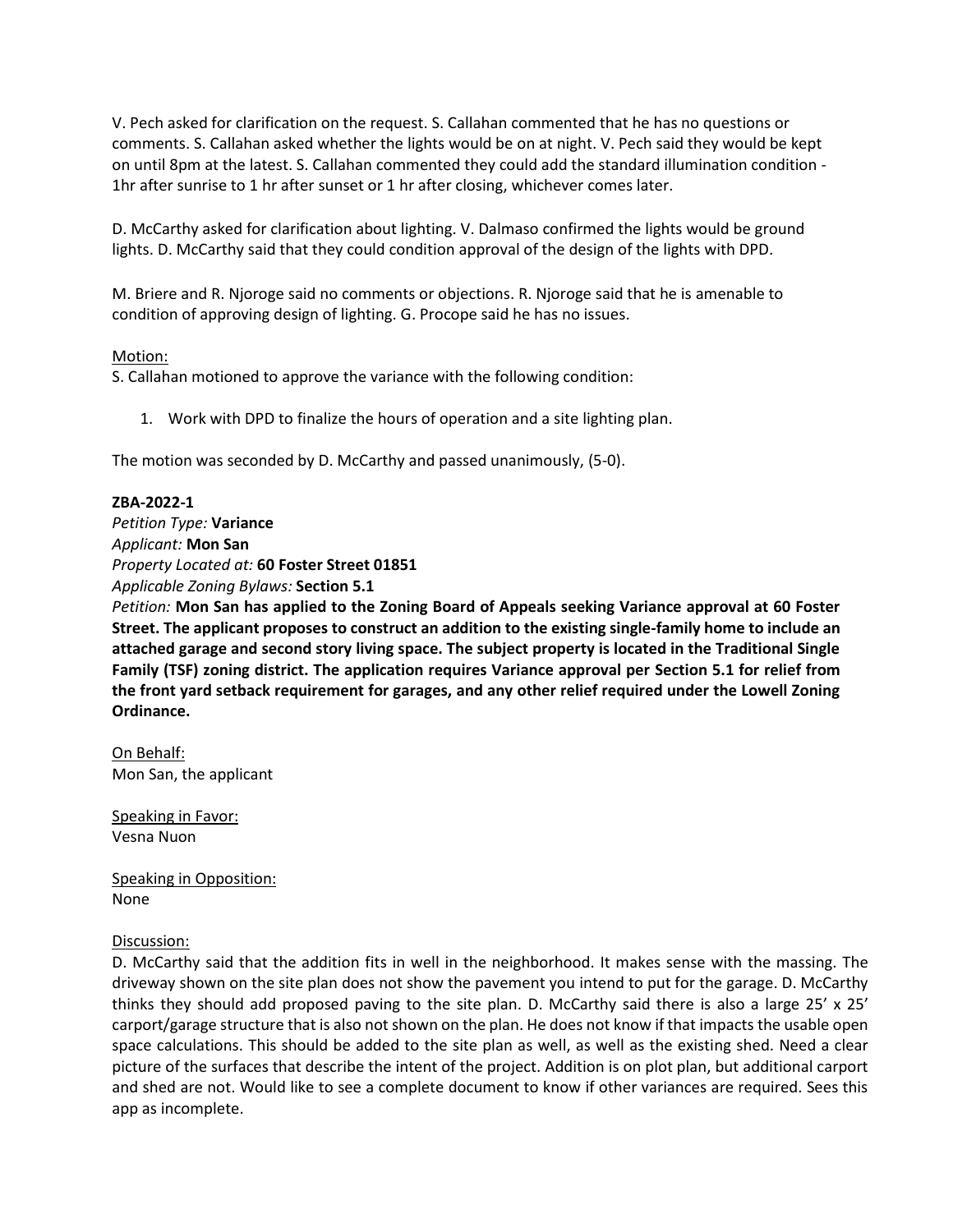V. Pech said that the variance is doable. There are some prerequisites missing but overall he believes the addition aligns with the neighborhood and master plan.

M. Briere said that given the building has the same setbacks as the existing structure he does not believe this would be a detriment to the neighborhood. He looks upon it favorably.

G. Procope said it seems doable but the additional information is needed to be on the record. Fits in the neighborhood. Would vote in favor.

R. Njoroge said he concurs with his fellow board members. There is some missing information. It would be nice if that information was included.

S. Callahan said that he looked over the comments. DPD does not have any concerns and that the relief requested is minimal. Would look on it favorably but need more information within the updated plot plan.

# Motion:

S. Callahan motioned and V. Pech seconded the motion to continue the petition to the February 28 ZBA meeting. The motion passed unanimously, (5-0).

#### **ZBA-2022-2**

*Petition Type:* **Variance** *Applicant:* **Chem Saret** *Property Located at:* **16 Calvin Street 01852**

*Applicable Zoning Bylaws:* **Section 5.1**

*Petition:* **Chem Saret has applied to the Zoning Board of Appeals for Variance approval to construct an addition at**

**16 Calvin Street. The property is in the Suburban Single Family (SSF) zoning district and requires Variance approval under Section 5.1 for relief from the minimum side yard setback requirement and for any other relief required under the Lowell Zoning Ordinance.**

On Behalf: Brian Var, Applicant's Representative

Speaking in Favor: Vesna Nuon, 10 Gibson Rd

V. Nuon said that his friend is looking to build an addition to grow his family. This application and he 60 Foster Street application represent two of the many Cambodian families that are moving from rentals to owning their own homes.

Speaking in Opposition: None

#### Discussion:

D. McCarthy said that he did not see the notice posted at the site. The applicant sent around the sign that was posted at the site. B. Var said that it was there this morning. D. McCarthy said that it is not visible there today on his site visit. D. McCarthy said that it should be continued in his opinion.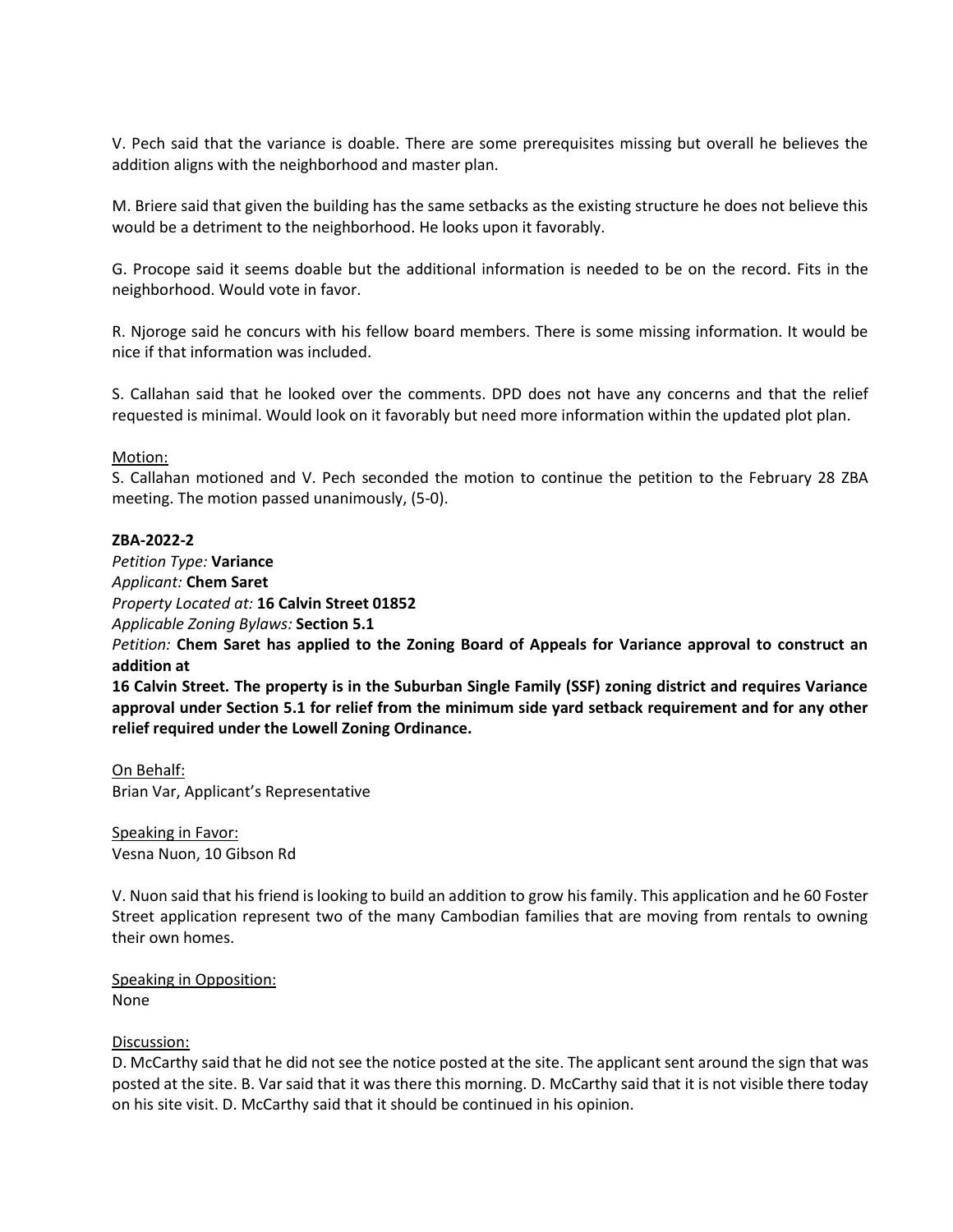M. Briere said he thinks overall the requested relief is minimal. Building department does have major concerns. F. Cigliano added that the ZBA should focus on the zoning relief and that the building department will address building code concerns.

R. Njoroge said that he has concerns about the 0' setback from the driveway. The applicant noted that the addition is already partially built and that they had already talked with the Building Commissioner.

V. Pech said that this project is doable. Relief requested is minimal. Clerical prerequisites missing. Overall, relief is minimal.

S. Callahan added that he is overall in favor. The notice, applicant said sign was there and there is evidence. He is willing to vote today.

G. Perrin said that they have a precedent of continuing when public notice is not met. He is proposing that they continue the item to ensure notice is met.

#### Motion:

S. Callahan motioned to continue to the March 14, 2022 hearing. The motion was seconded by G. Procope and passed unanimously (5-0).

#### **ZBA-2022-3**

*Petition Type:* **Variances** *Applicant:* **505 Capital Partners, LLC**

*Property Located at:* **38-40 Swift Street 01852**

#### *Applicable Zoning Bylaws:* **Section 5.1; Section 6.1.10**

*Petition:* **505 Capital Partners, LLC has applied to the Zoning Board of Appeals to subdivide the existing lot at 38-40 Swift Street and construct a new two family dwelling on the new lot. The property is located in the Traditional Neighborhood Two Family (TTF) zoning district and requires variance approval under Section 5.1 for minimum lot area per dwelling unit, minimum frontage, minimum and maximum front yard setbacks, minimum side yard setback, and minimum rear yard setback, under Section 6.1.10 to exceed the maximum allowed curb cut, and for any other relief required under the Lowell Zoning Ordinance.**

On Behalf: Ken Lania, Applicant's Engineer

Speaking in Favor: None

Speaking in Opposition: None

#### Discussion:

M. Briere asked for the redesign of the building. Originally the plans were frowned upon by staff. Seems cleaned up significantly. G. Perrin said that based on what he sees, the revisions do make sense. Seems like they accommodated. It seems like it is more in line with the neighborhood.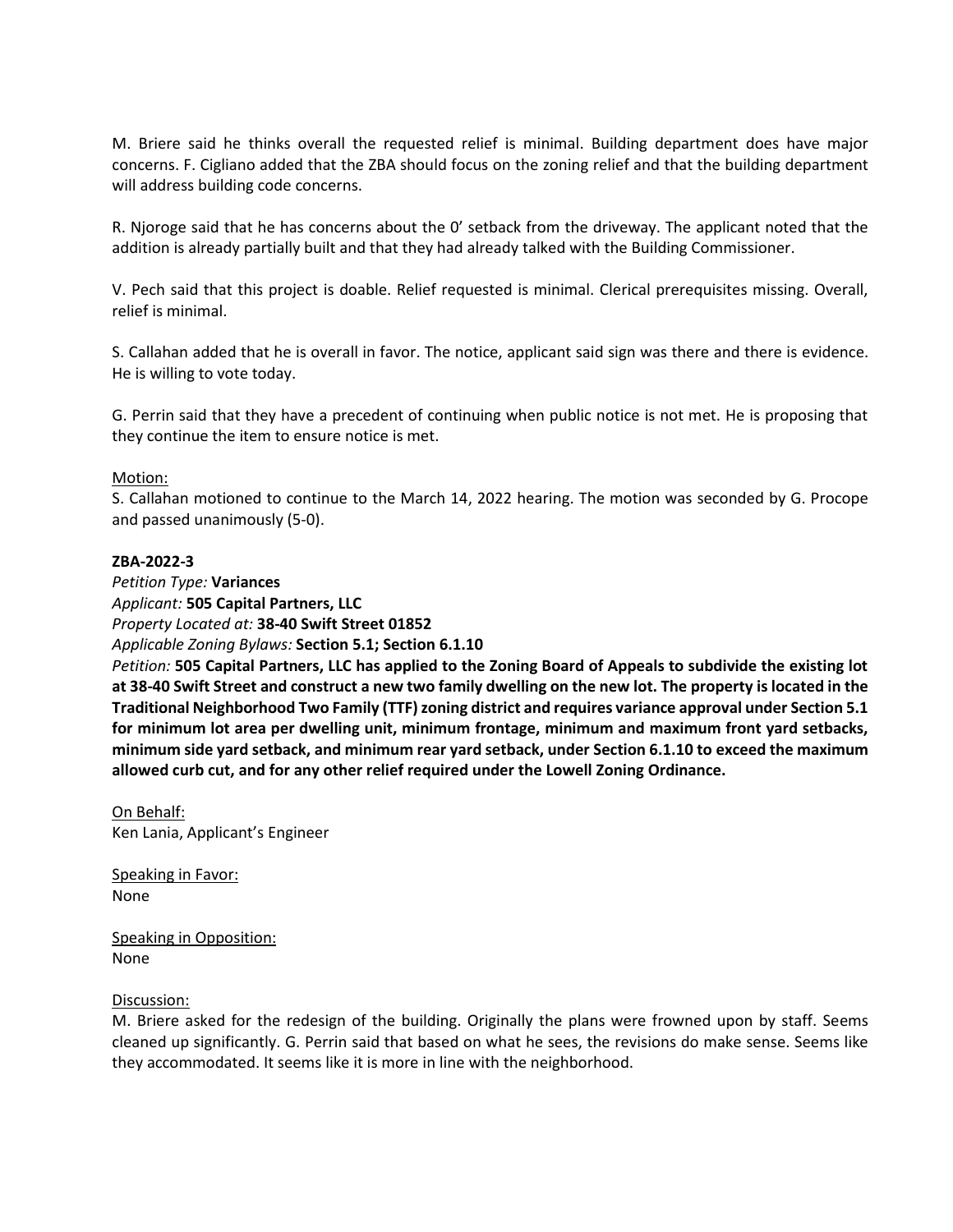S. Callahan said that it seems like a decent project. Asked F. Cigliano for her opinion. F. Cigliano said she did not have time to issue revised comments but that she feels that the project is not 100% there yet. K. Lania said that the prospective buyers have been fairly pushy about getting garage in there. Prospective buyers are firm about wanting garage. Top-bottom duplex is nice but did not meet buyer's request. SC does not have any other questions.

V. Pech said that it seems like something that can be done. R. Njoroge said that this looks like a viable project.

D. McCarthy said that these streets have to be developed with care and be preserved. Very happy to see revised plan that paid attention to the sensitivity. It does miss a few things. Make condition that they continue to work with DPD to refine and hone in on sensitivity. He is quite happy to see landscaping but the arborvitaes are close to the street. K. Lania said they would be miniature but would be happy to work with DPD to finalize. Work with DPD to hone in on details, add walkways and landscaping on the plan.

G. Perrin confirmed that they would like to continue.

# Motion:

S. Callahan motioned and D. McCarthy seconded the motion to continue the petition to the February 28, 2022 ZBA meeting. The motion passed unanimously, (5-0).

# **ZBA-2022-4**

*Petition Type:* **Variance** *Applicant:* **Danny Rivera** *Property Located at:* **150 Fetherston Ave 01852** *Applicable Zoning Bylaws:* **Section 5.1**

*Petition:* **Danny Rivera has applied to the Zoning Board of Appeals to demolish an existing single family home and construct a new single family home on a lot that does not meet minimum lot size requirements at 150 Fetherston Ave. The property is in the Suburban Single Family (SSF) zoning district and requires Variance approval under Section 5.1 for relief from the minimum lot size requirement and for any other relief required under the Lowell Zoning Ordinance.**

On Behalf: Joe Mercado, Applicant's Representative

Speaking in Favor: None

Speaking in Opposition: None

# Discussion:

V. Pech said he believes the relief may be granted. S. Callahan said he does not have too many concerns. It seems straightforward. R. Njoroge sought clarification from staff regarding the need for the variance. F. Cigliano clarified that it is due to the minimum lot size. G. Procope said that the submission is very nice. D. McCarthy said that the new version will fit in better with the neighborhood.

Motion: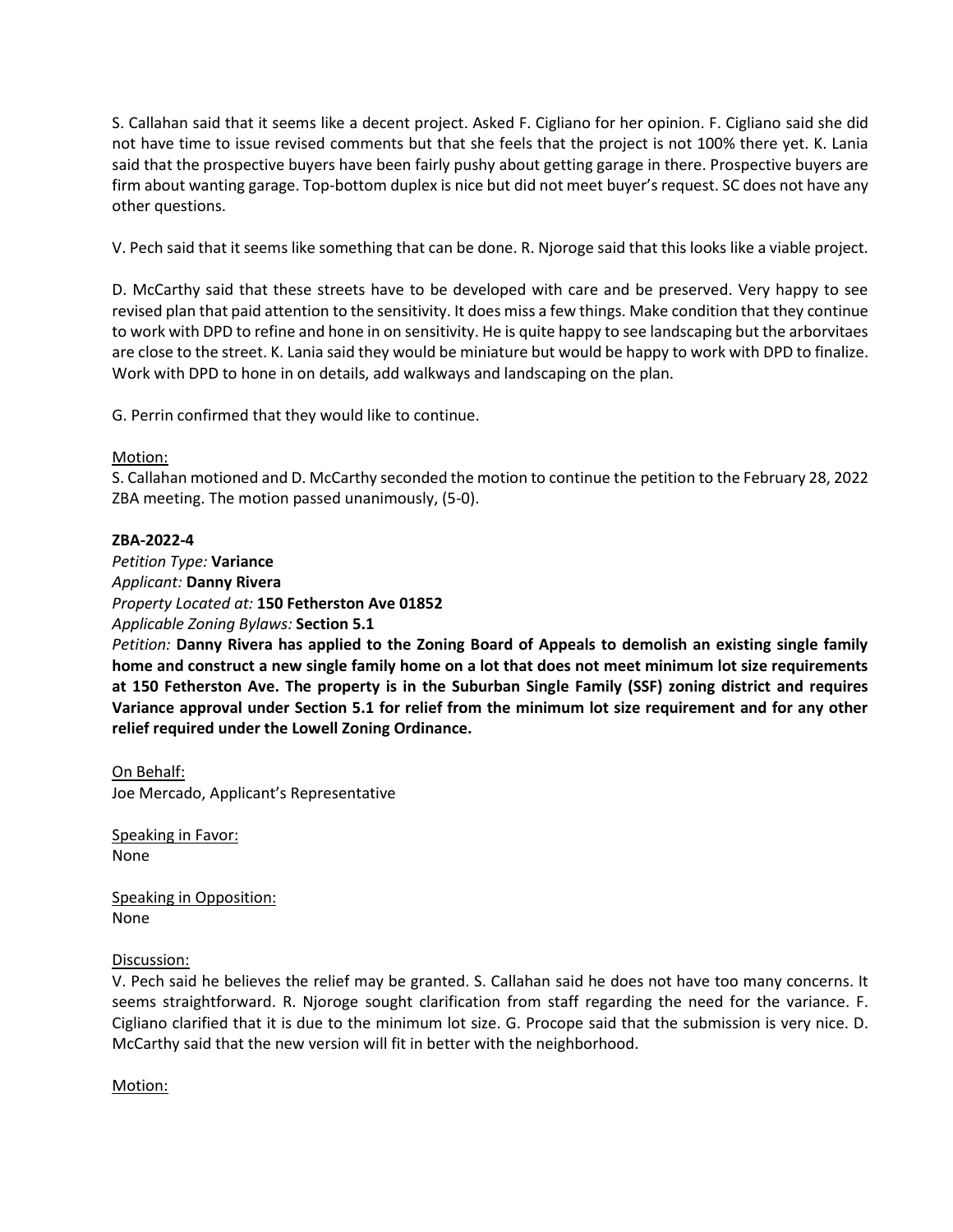S. Callahan motioned and M. Briere seconded the motion to approve the variance. The motion passed unanimously, (5-0).

### **III. Other Business**

# Variance Extension: 157 Billerica Street 01852

Due to the expiration of the Massachusetts state of emergency and permit tolling on June 15, 2021, the variance extension for 157 Billerica Street expired on December 15, 2021. This proposed second 6 month extension would extend the variance approval to August 14, 2022 to give the applicant a full year to exercise the variance, which appears to have been the intent of the Board when they mistakenly issued a one-year variance extension for this application on 9/28/2020.

# Variance Extension: 83 Boulevard Street 01854

Due to the expiration of the Massachusetts state of emergency and permit tolling on June 15, 2021, the variance extension for 83 Boulevard Street expired on December 15, 2021. This proposed second 6 month extension would extend the variance approval to August 14, 2022 to give the applicant a full year to exercise the variance, which appears to have been the intent of the Board when they mistakenly issued a one-year variance extension for this application on 3/8/2021.

#### Variance Extension: 1 E Merrimack Street 01852

Due to the expiration of the Massachusetts state of emergency and permit tolling on June 15, 2021, the variance extension for 1 E Merrimack Street expired on December 15, 2021. This proposed second 6 month extension would extend the variance approval to August 14, 2022 to give the applicant a full year to exercise the variance, which appears to have been the intent of the Board when they mistakenly issued a one-year variance extension for this application on 3/8/2021.

# Variance Extension: 90 Lupine Road 01850

Due to the expiration of the Massachusetts state of emergency and permit tolling on June 15, 2021, the variance extension expired on December 15, 2021. This proposed second 6-month extension would extend the variance approval to August 14, 2022 to give the applicant a full year to exercise the variance, which appears to have been the intent of the Board when they mistakenly issued a one-year variance extension for this application on 11/8/2021.

#### Discussion:

S. Callahan said that he believes the Board is not authorized to issue a second 6 month extension per MGL. D. McCarthy concurred. F. Cigliano said that if it is the will of the Board, they can vote to request a law opinion for clarification.

S. Callahan motioned to request a law opinion regarding variance extensions. Is the Zoning Board of Appeals only authorized to issue one 6-month extension per Variance? The motion was seconded by V. Pech and passed unanimously, (5-0).

# **Minutes for Approval:**